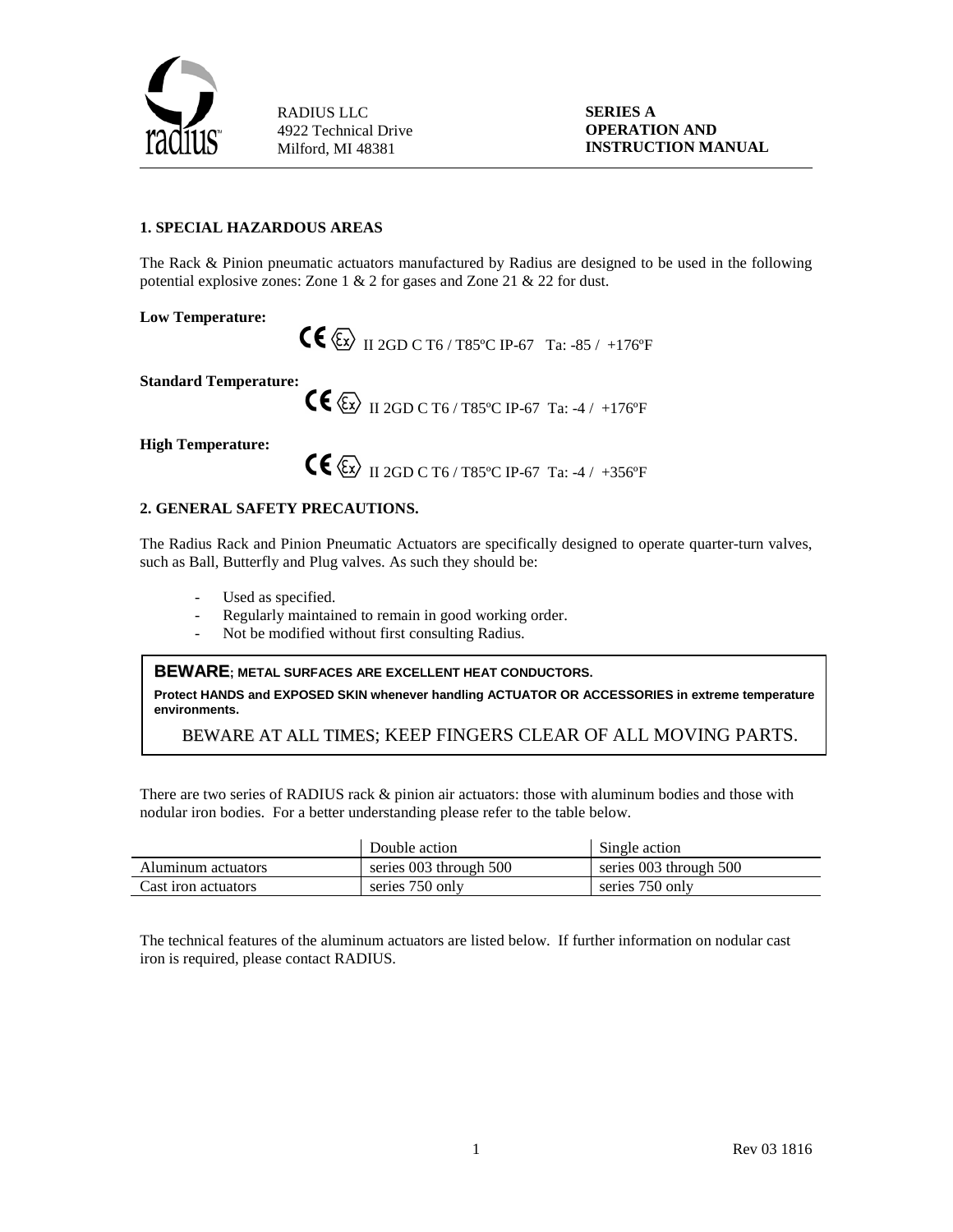

**SERIES A OPERATION AND INSTRUCTION MANUAL**

### **DESCRIPTION**

RADIUS actuators are quarter turn actuators; that is to say that the actuator shaft turns 90°, although some models can be ordered with turning angles of up to 180°. The design of these actuators uses the system of a double rack – single pinion. One of the most outstanding features of RADIUS actuators, available only with the aluminum models, is its proprietary, revolutionary double travel stop system. This system allows a complete regulation of the opening and closing of the aperture without having to remove the covers.

The standard units produce a torque between 132 and 52,660 lb. in. at 80 psi that, together with the shaft's output range and its modular design, allows the attachment of a wide variety of control accessories.

### **ACTUATOR DESIGNATION**

The actuators are designated as follows:

**AD-xxx** ⇒ Double Acting Actuators **AS-xxx** ⇒ Single Acting Actuators

**xxx** Designates actuator size.

### **GENERAL DATA**

*Interface for positioner or signal transmitters dimensions in accordance with:* **VDI/VDE-3845** *Valve connection flange according to:* **ISO-5211** *Solenoid valve interface:* **DIN228/1** *Working pressure:* 15 - 120 PSI Double Acting Actuators 40 - 120 PSI Single Acting Actuators. *Medium:* Air or non-corrosive gas.

*Working temperature:* Low Temp -85ºF to +176ºF / Standard Temp. -4ºF to +176ºF / High Temperature -4ºF to +356ºF

*Travel stop adjustment:*  $0^\circ \pm 2.5^\circ$  to  $90^\circ \pm 2.5^\circ$ 

### **ATTACHMENT OF THE ACTUATOR**

The RADIUS actuators can be installed directly or by using an adapter on the shaft of any valve. They have a female coupling machined directly on the shaft that meets DIN-3337 and ISO-5211 standards.

RADIUS also offers a complete range of accessories to complement any coupling concept.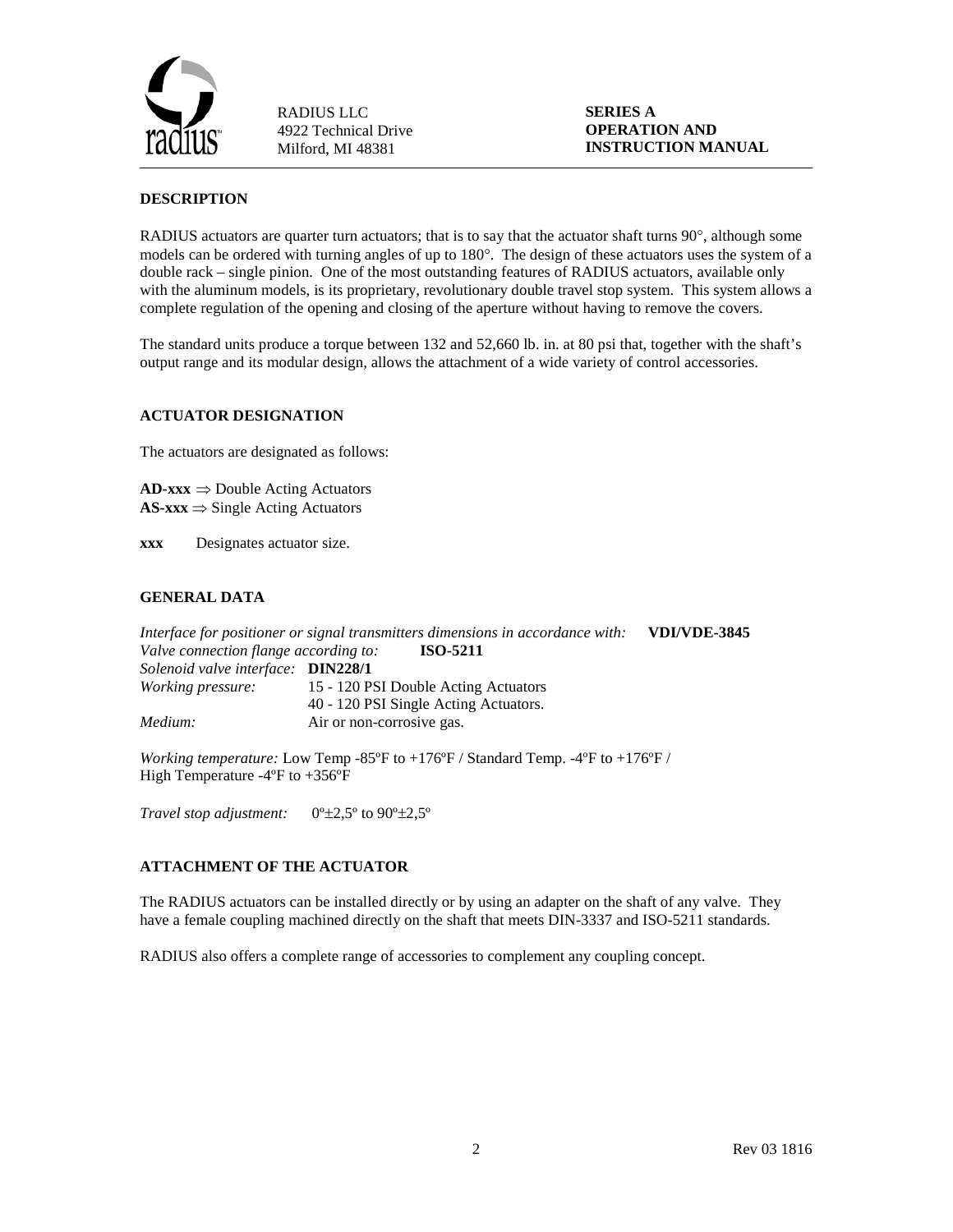

### **SERIES A OPERATION AND INSTRUCTION MANUAL**

### **INSTALLATION OF THE ACTUATOR**

The RADIUS actuators are normally installed so that their longitudinal axis is parallel to the direction of the pipeline. The actuators can be installed on top, on the side or underneath the valve they are to attach to without affecting their operation in anyway.

The actuator output shaft is completely machined and in the shape of an eight pointed star, following DIN-3337 and ISO-5211 standards, which allows the actuator to be oriented in a way that can adapt to nearly every installation.

The necessary steps for the proper installation of an actuator onto a valve are the following:

- a. Determine the valve's type of operation.
- b. Determine the quadrant and the direction in which the actuator will be installed (i.e., perpendicular or parallel to the fluid line.)
- c. The connection of the assembly, support/actuator/valve, must be done in the following manner:
	- 1. Rotate the actuator shaft to the desired position.
	- 2. Install the valve support. At this time, the bolts must not be completely tightened.
	- 3. Place the coupling on the valve shaft, making sure that it is correctly placed.
	- 4. Set the actuator on the valve, making sure that the coupling is correctly inserted in the actuator shaft.
	- 5. Secure the support to the valve using the proper bolts and tighten all the bolts.
	- 6. At this point, check that the actuator and the valve are in the desired position.
	- 7. In the event that it is not correctly positioned, remove the actuator and repeat all the steps.

# **WARNING: NEVER REMOVE A PRESSURIZED ACTUATOR!**

#### **FEATURES AND OPERATING PRINCIPLES**

#### **1. Basic Actuator**

The RADIUS actuator shaft rotates a full 90 $^{\circ}$  (some models can be ordered with a 180 $^{\circ}$  rotation angle). The opening rotation is achieved, both in the double and single action models, by supplying air pressure into the piston chambers. This thereby forces them to move in opposite directions and separating them one from the other, resulting in a counterclockwise rotation of the shaft. At the end of the travel the actuator



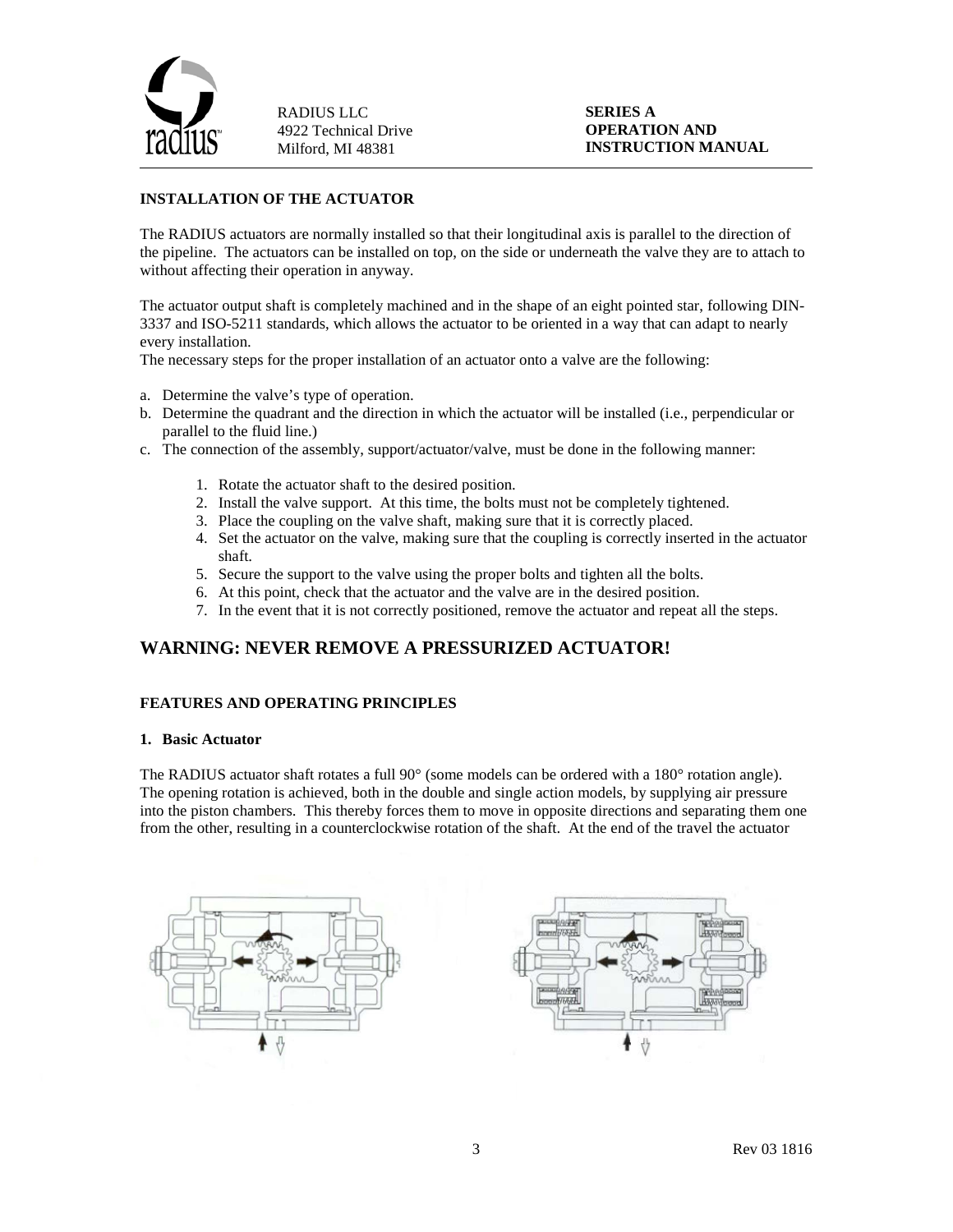

**SERIES A OPERATION AND INSTRUCTION MANUAL**

will be in the open position.

In the double action actuators, the closing movement is obtained by supplying air pressure to the chambers in both covers, forcing the pistons to move in opposite directions. This causes the pistons to draw nearer to each other. Consequently, the shaft rotates clockwise obtaining the closed position at the end of the travel.



Closing of the single action actuators is obtained by the force the springs in the chambers of the covers exercise on the pistons, forcing them to move in opposite directions drawing them together, achieving the same result as in the double action actuators.

If a change in the direction of rotation is required, it is sufficient to rotate the pistons 180°.

### **2. Manual Operation**

In the event of an air supply failure, the RADIUS actuators can be operated manually. This can be done using an adjustable wrench on the upper part of the actuator shaft, turning it in the desired direction. RADIUS also offers a varied range of declutchable gear operators for this operation. For more information consult RADIUS.

# **WARNING: MAKE SURE THAT THE ACTUATOR IS NOT OPERATING AUTOMATICALLY WHEN A MANUAL OPERATION IS BEING PERFORMED.**

**NOTE: A PROPER RELEASE OF AIR IS REQUIRED FOR MANUAL OPERATION. THIS REQUIRES THE DISCONNECTION OF THE AIR LINES OR THE USE OF THREE WAY VALVES AT THE AIR PORTS.**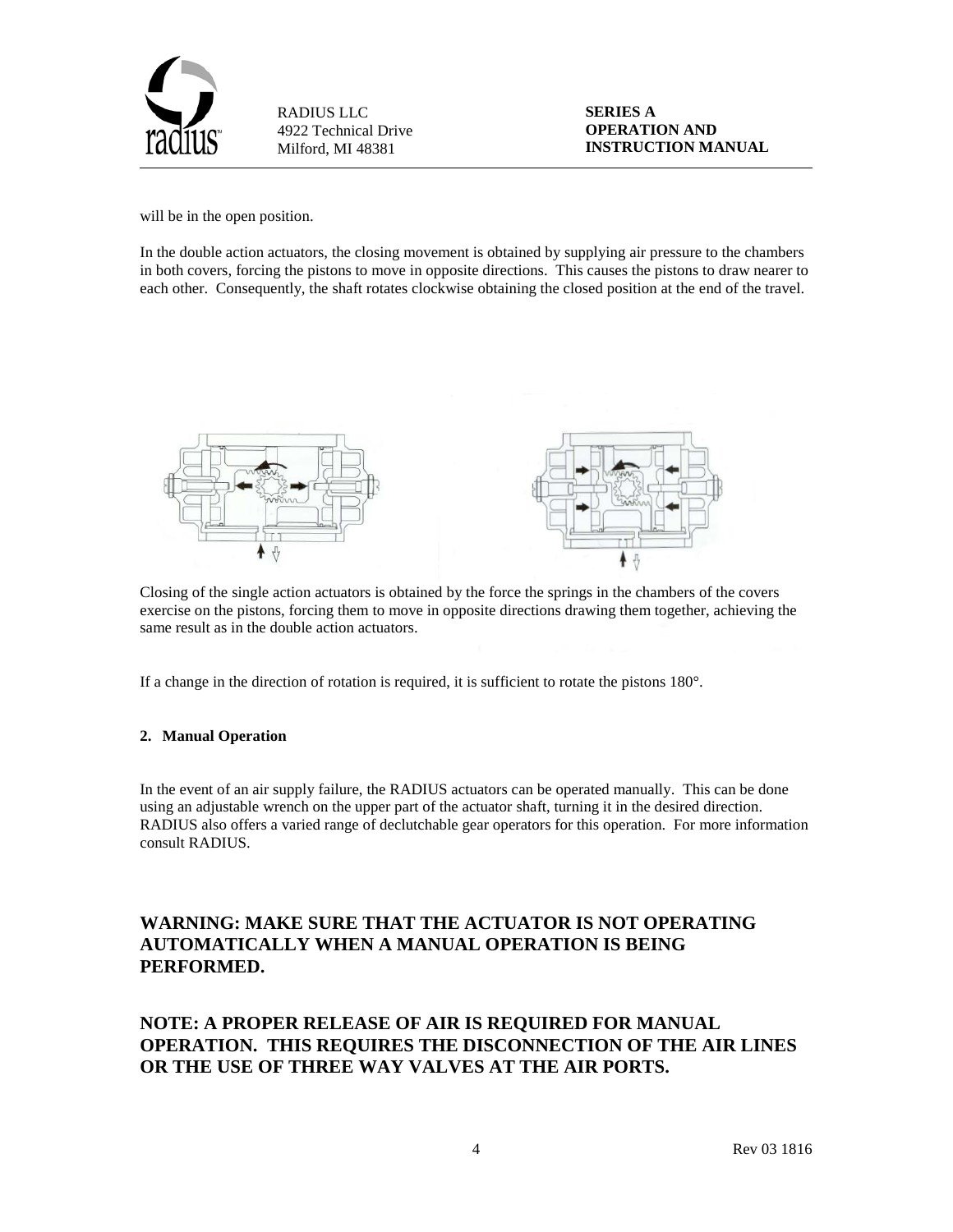

**SERIES A OPERATION AND INSTRUCTION MANUAL**

### **STANDARD ACTUATION TIMES**

The normal actuation times for RADIUS actuators are shown in the following table. The times are in seconds and they represent an average of the times in a non-load condition at a pressure of 80 psi. The times shown are for double and single action actuators. The closure times for the single action actuators depend on the number of springs used.

The following is a table of times; the values are simply a guide and should be used as an indication of the speed that may be obtained.

| <b>INTERNAL AIR</b> |                           |                | <b>ACTUATION TIME (SEC.)</b>   |                        |         |
|---------------------|---------------------------|----------------|--------------------------------|------------------------|---------|
| <b>MODEL</b>        | VOLUME (in <sup>3</sup> ) |                | <b>DOUBLE</b><br><b>ACTION</b> | SINGLE ACTION          |         |
|                     | <b>OPENING</b>            | <b>CLOSING</b> |                                | <b>OPENING CLOSING</b> |         |
| AD/AS-003           | 8.5                       | 9.6            | $<$ 1                          | ا>                     |         |
| AD/AS-005           | 10.1                      | 11.4           | ${<}1$                         | ا>                     | 1       |
| AD/AS-008           | 21.9                      | 27.5           | $<$ 1                          | <1                     | 1       |
| AD/AS-012           | 32.6                      | 40.3           | $<$ 1                          | $<$ 1                  | $1 - 2$ |
| AD/AS-020           | 49.2                      | 55.5           | $<$ 1                          | $<$ 1                  | $1 - 2$ |
| AD/AS-030           | 68.6                      | 83.8           | $1 - 2$                        | $1 - 2$                | $2 - 3$ |
| AD/AS-040           | 150.0                     | 116.1          | $1 - 2$                        | $1 - 2$                | $2 - 4$ |
| AD/AS-060           | 161.2                     | 194.7          | $2 - 4$                        | $2 - 4$                | $3 - 6$ |
| AD/AS-100           | 240.1                     | 269.1          | $3 - 5$                        | $3 - 5$                | 5 - 8   |
| AD/AS-200           | 383.9                     | 491.3          | 5 - 8                          | $5 - 8$                | 8 - 11  |
| AD/AS-250           | 467.5                     | 533.6          | $6 - 8$                        | $6 - 8$                | 10 - 14 |
| AD/AS-370           | 863.1                     | 1067.2         | 7 - 9                          | $-14$<br>11            | 17 - 20 |

### **AIR SUPPLY AND ELECTRICAL INSTALLATION**

### A) AIR SUPPLY

RADIUS actuators are correctly lubricated at the factory. All lubricants are silicone free. The use of dry, clean, air or gas is recommended for optimal operation. Although lubrication of the media is not essential, it is recommended.

### B) AIR PRESSURE SUPPLY

The standard double action actuator version requires 15 to 120 psi air pressure. The single action actuators require between 40 to 120 psi air pressure.

### C) AIR SUPPLY CONNECTIONS

*- Without an electrically-operated valve*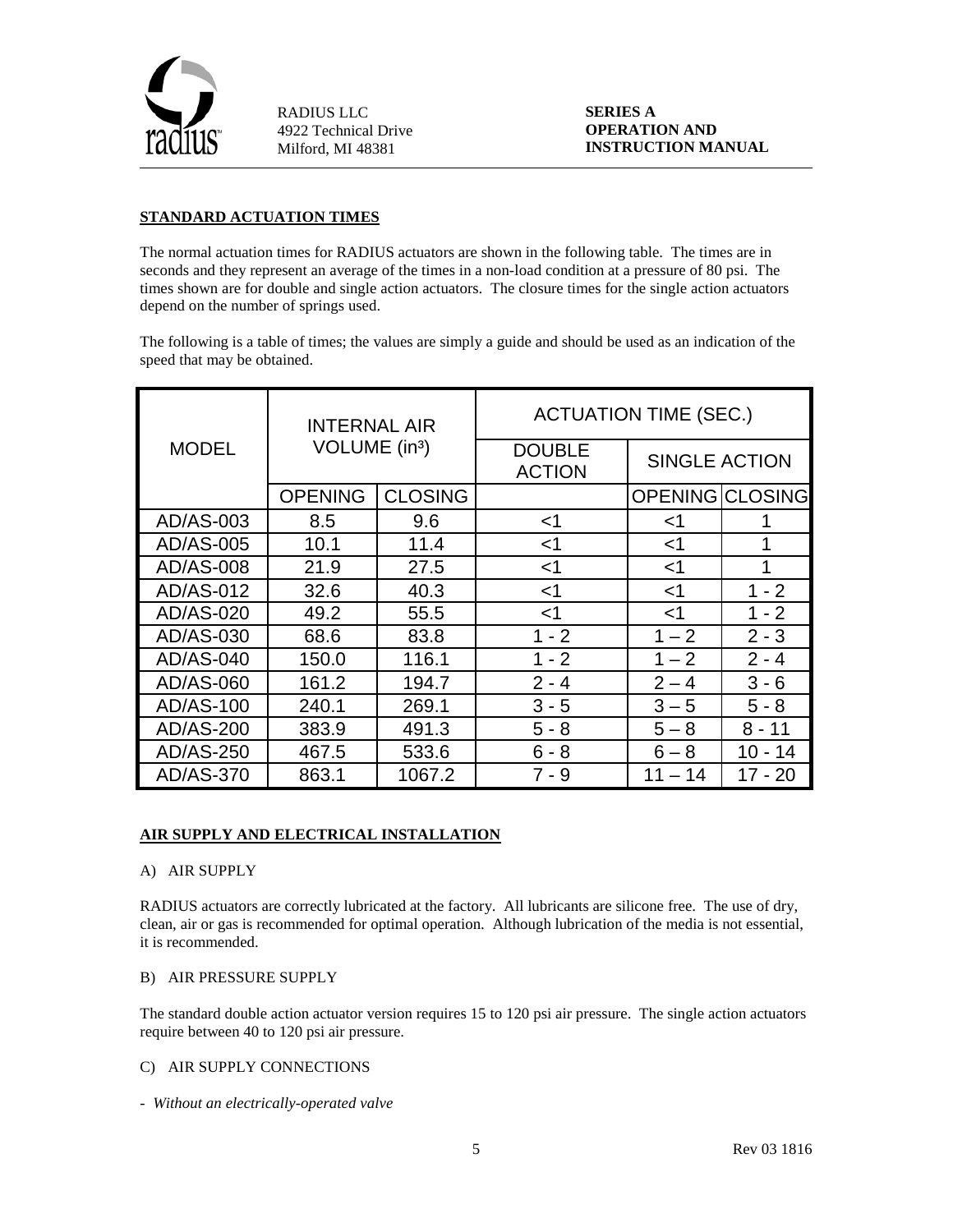

#### 1) Double Action (AD Models)

First, the dust cover plugs from the air intake ports must be removed. After the plugs are removed, the air supply lines must be connected to the two inlet ports that are located on the side of the actuator body:



Standard units operate in the following manner:

Port A: Counterclockwise rotation / opening the actuator. Port B: Clockwise rotation / closing the actuator.

1) Single action (AS Models)

As in the double action actuators, the dust cover plugs must be removed first; then, the air supply line must be connected to Port A.

- *With an electrically-operated valve.*

The air supply line(s) must simply be connected to the valve's pressure inlet ports.

### **MAINTENANCE**

# **CAUTION: DISCONNECT ALL AIR SUPPLY LINES AND ELECTRICAL POWER BEFORE STARTING ANY MAINTENANCE WORK.**

All the actuators are supplied sufficiently lubricated for their normal life. The lubricants are silicone free. In the event that the actuators should require lubrication, the use of OPTIMOL OLIT2 grease is recommended. Grease for high and low temperatures are also available, but please consult RADIUS before using it.

In the case of especially hard working conditions, a periodic check of gaskets, bearings, grease and springs is recommended. The periodical replacement of the above mentioned parts it is also recommended. For this purpose, RADIUS has complete replacement parts kits available. These kits can be easily purchased by contacting RADIUS or any of its distributors. (See replacement parts paragraph)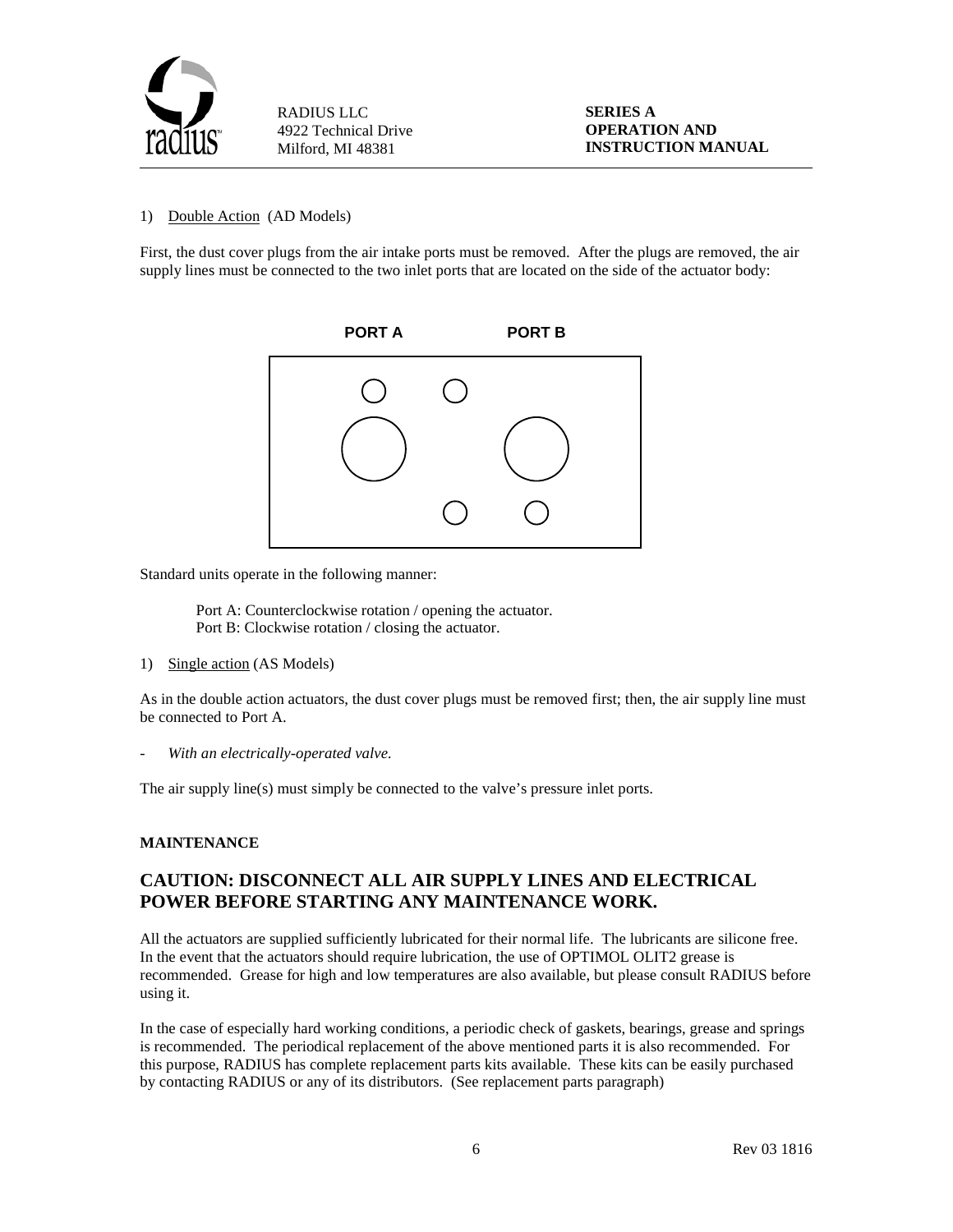

**SERIES A OPERATION AND INSTRUCTION MANUAL**

### **RECOMMENDED SPARE PARTS**

All seals, slip shoes, bearings and all non-reusable parts are included in the replacement parts kit.

Each replacement parts kit includes:

| <b>Item</b> | <b>Description</b>     | Quantity       |
|-------------|------------------------|----------------|
|             | Slip shoe              | 2              |
| 9           | Slip bearing           | 2              |
| 8           | Cover O-Ring           | 2              |
| 10          | Piston O-Ring          | 2              |
| 11          | Shaft lower O-Ring     |                |
| 12          | Shaft upper O-Ring     |                |
| 14          | Double seal O-Ring     |                |
| 17          | Air O-Ring             |                |
| 20          | Stop O-Ring            | $\mathfrak{D}$ |
| 6           | Outside sealing washer |                |
|             | Retention ring         |                |

All the replacement parts kits are identical for the double and single action versions and for all aluminum actuators. RADIUS also recommends a spring replacement kit for each model. These springs must be replaced in complete sets. In each kit of springs, both springs and pre-tensors are supplied.

| Model                | Quantity |
|----------------------|----------|
| $AS-003$             | 6        |
| $AS-005$             | 12       |
| AS-008/AS-012/AS-020 | 16       |
| AS-030/AS-040        | 20       |
| $AS-060/AS-100$      | 20       |
| AS-200/AS-370        | 20       |
| $AS-140$             | 24       |
| $AS-250$             | 40       |
| $AS-500$             | 42       |

### **STORAGE**

When an actuator is not put in service immediately (or is used intermittently), it is recommended that the actuator is operated at least three times a month using compressed air or nitrogen. When it is not possible to operate them with air or nitrogen, and they can be operated manually (see PRINCIPLES OF MANUAL OPERATION). It is recommended that they are stored indoors when space is available. Care must be taken to plug up the openings to prevent the entry of foreign material and humidity. The actuators must not be stored in places where the atmosphere is detrimental to the elastic seals.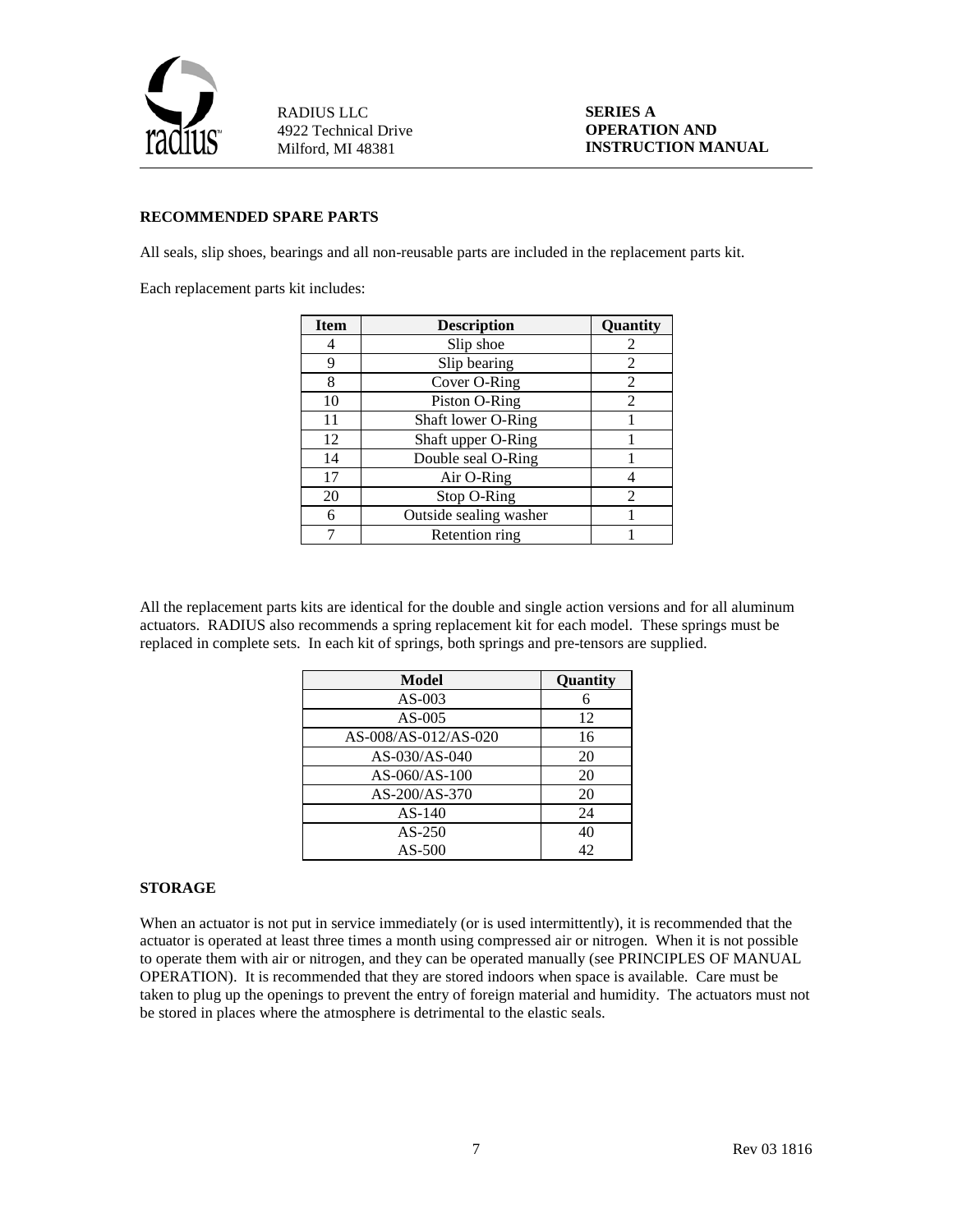



### **DISASSEMBLY AND ASSEMBLY OF AN ACTUATOR**

Although assembly and disassembly of an actuator is not recommended, in certain cases it might be necessary to do so. For the disassembly and subsequent assembly of the actuator, follow the following steps:

- 1. Remove all the control accessories or any type of accessory that is attached to the actuator.
- 2. Remove stop nuts (18) and the outside stops (19).
- 3. Remove the internal screw stops (16).
- 4. Unscrew and remove the cover bolts (15).
- 5. Carefully remove the covers (5).
- 6. The pistons (2) can be removed rotating the shaft (3) in counterclockwise direction.
- 7. Remove retention ring (7) and nylon washer (6).
- 8. Check that the shaft does not have any sharp edges that can damage the actuator's body. If it does not have sharp edges, remove the piston from its bore.

To reassemble the actuator it is necessary to perform the following steps:

- 1. When replacing the O-Rings, care must be taken to insure that all the parts are completely clean and that all the seal seats are lightly greased.
- 2. The gears, the spring bores, and the springs themselves must be abundantly greased before assembling.
- 3. Replace the shaft (3) in its bore; subsequently insert the pistons (2). When mounting an actuator, the side where the NAMUR valve is mounted should be facing you.
- 4. Do not engage the pistons until the groove on the upper side of the shaft (3) is correctly aligned. This groove on the upper part of the shaft must form a 45° angle to the right, with each of the two axis of the plane that forms the upper part of the actuator.
- 5. Simultaneously push the piston (2) into the body (1) to insure that the rack and pinion engage correctly. The shaft will then rotate in a clockwise direction.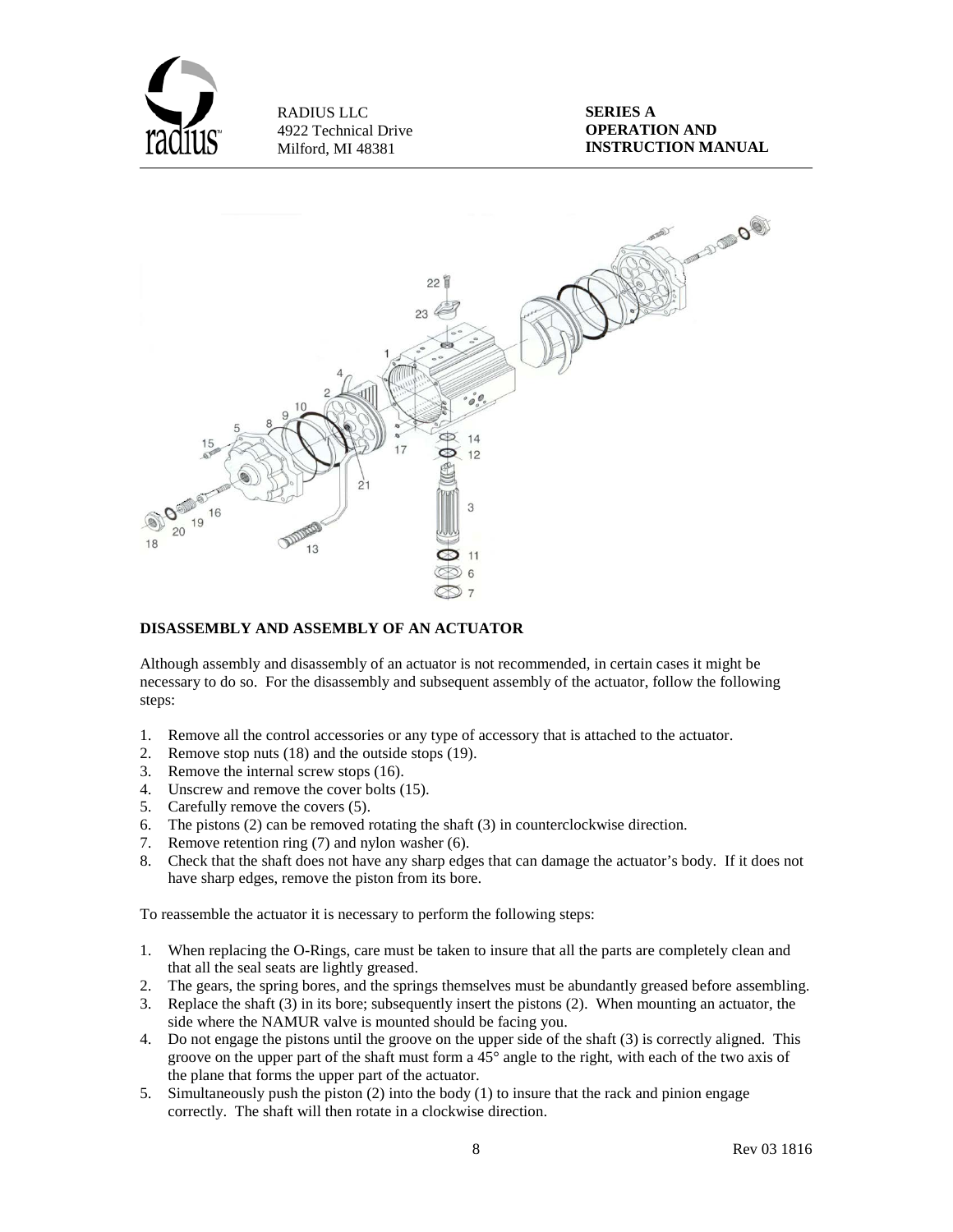

**SERIES A OPERATION AND INSTRUCTION MANUAL**

## **SINGLE ACTION ACTUATOR**

When it is necessary to replace the springs of a single action actuator, make sure that the springs are installed in the same position as before.

When less springs than usual are used, they must be installed as shown below.

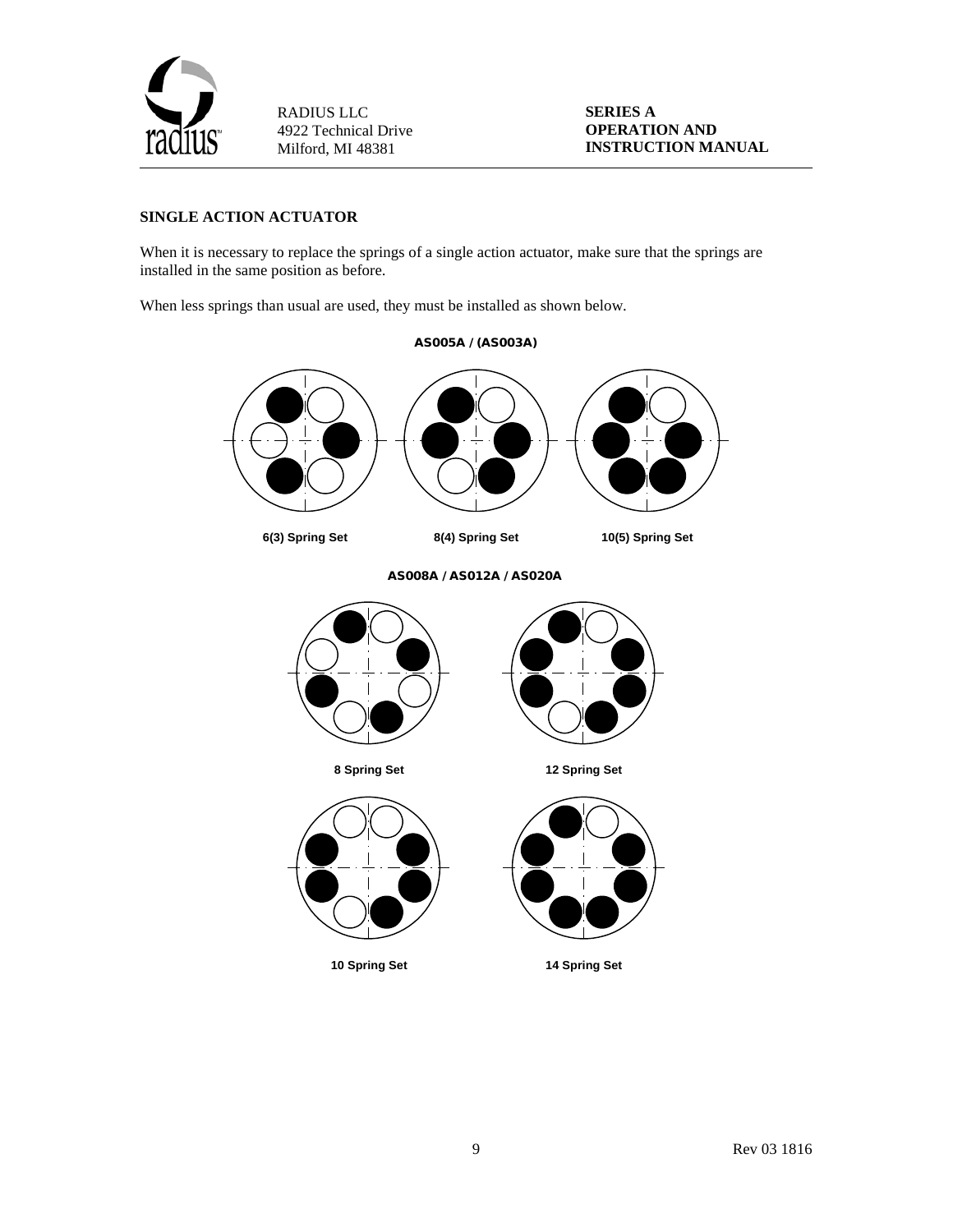



Install the springs over the piston face within the seats that are on the piston.



Install the cover over the springs, aligning them with their appropriate seats in the cover. Install the cover screws in the retention holes that are in the covers. If it is desired to convert a double action unit into a single action unit, it is only necessary to install the springs.

Tighten the screws in the threaded bores in the actuator, forcing them slowly down into the cover. Tighten each screw with small equal turns.